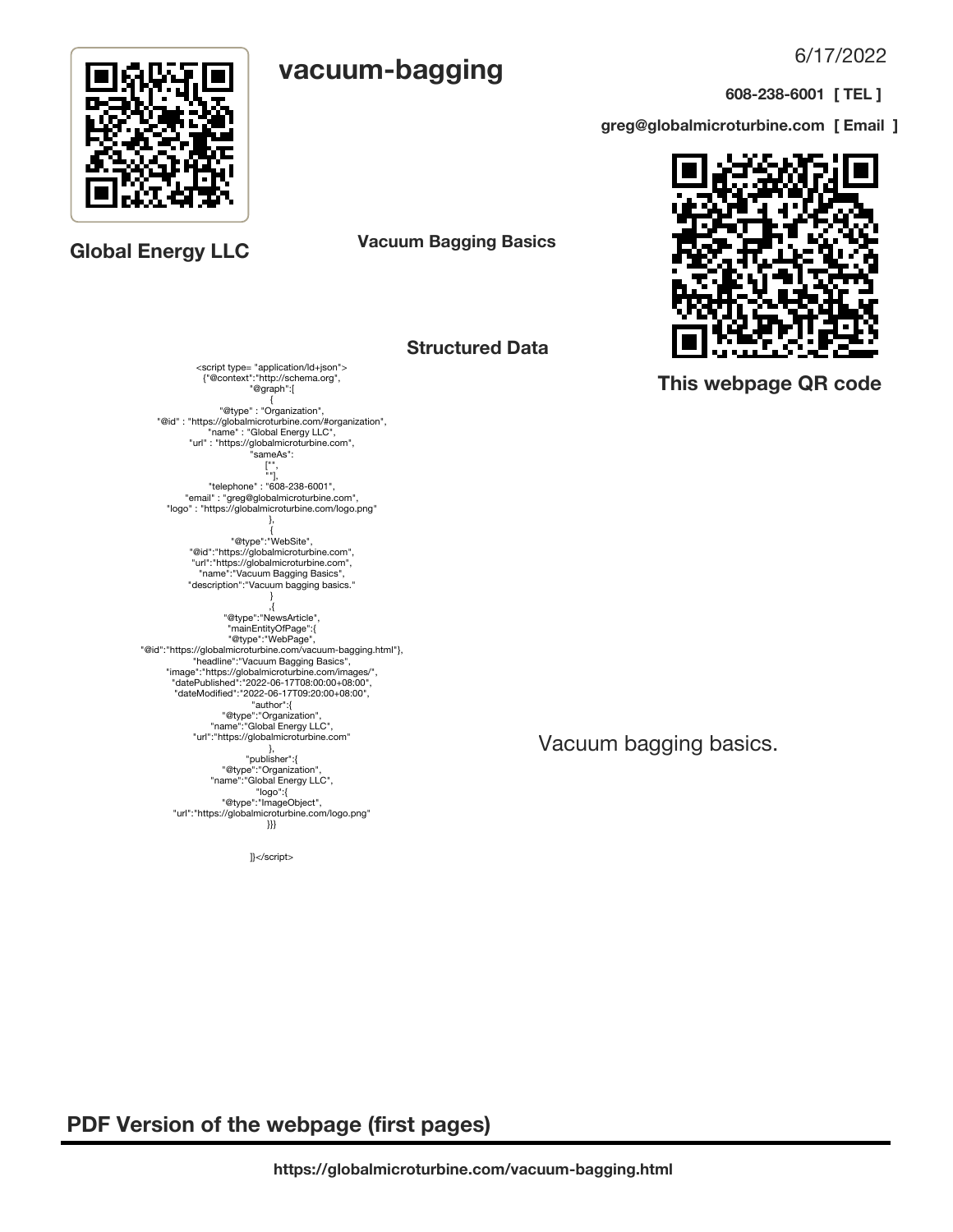# **Vacuum Bagging for Wood Products**

Vacuum bagging is a method of clamping, which has traditionally been used in the composites industry, but can also be used for vacuum drying materials, including wood products.

The basics of vacuum bagging for kiln drying include evacuating the moisture laden air, while simultaneously heating wood products (via use of a heated pad or heating blanket), which encourages the movement of water from the cells to outside the wood. Depending on the temperature, you may also be able to heat treat at the same time.

The extreme pressure of atmosphere clamping, prevents the wood products being dried from warping and other distortions from the drying process.

Vacuum bagging for wood products can be applied to any wood products including dimensional lumber, slabs, whole logs, pallet boards, firewood, timbers, and more.

Vacuum bagging can also be used to bond complex curves and veneer to substrate.

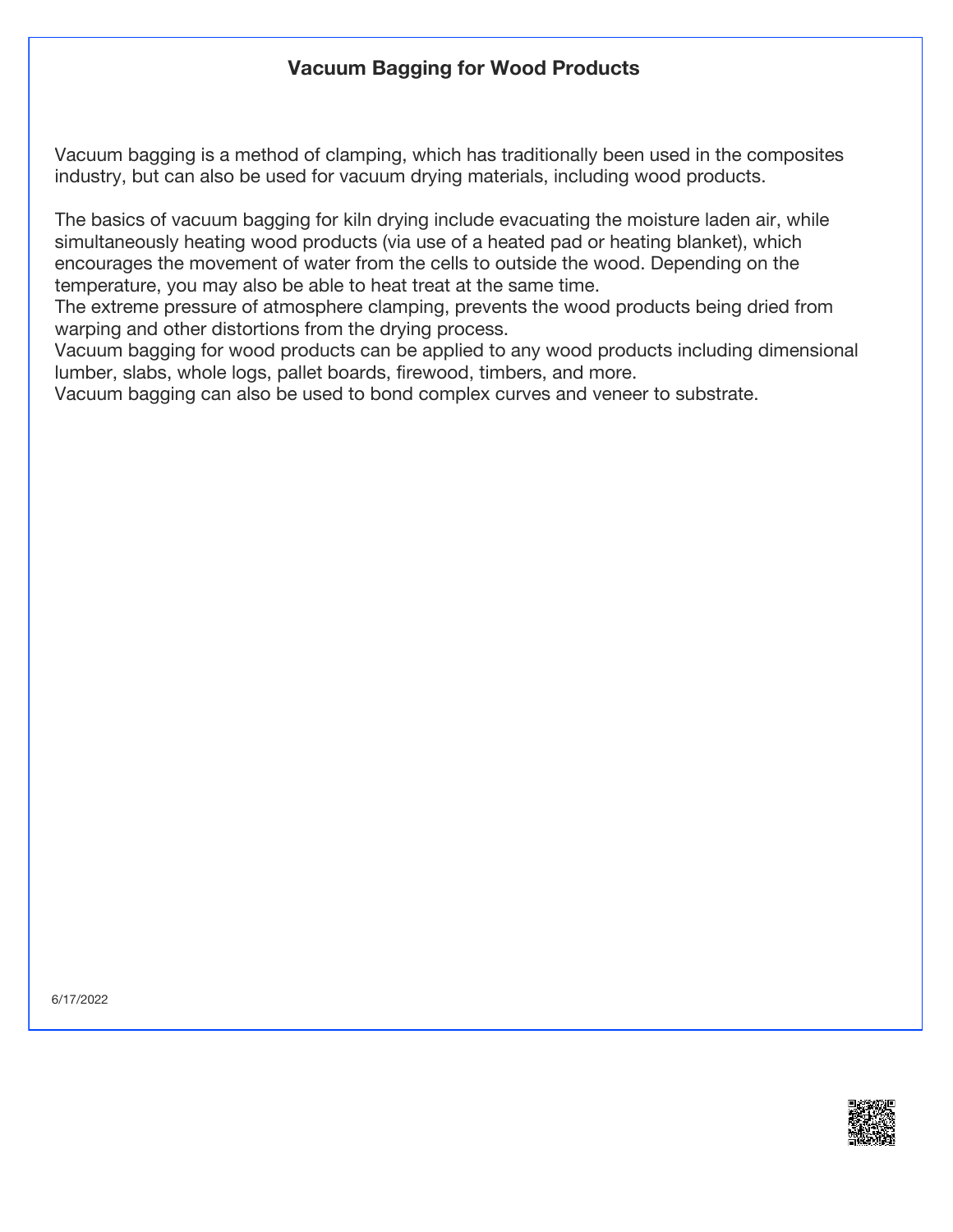## **How Vacuum Bagging Works**

Vacuum bagging uses atmospheric pressure as a clamp to hold laminate plies together. The laminate is sealed within an airtight envelope. The envelope may be an airtight mold on one side and an airtight bag on the other. When the bag is sealed, pressure on the outside and inside of this envelope is equal to atmospheric pressure: approximately 29 inches of mercury (Hg), or 14.7 psi. As a vacuum pump evacuates air from this envelope, the air pressure inside is reduced while air pressure outside of the envelope remains at 14.7 psi. Atmospheric pressure forces together the sides of the envelope and everything within the envelope, putting equal and even pressure over the surface of the envelope. The pressure differential between the inside and outside of the envelope determines the amount of clamping force on the laminate. Theoretically, the maximum possible pressure that can be exerted on the laminate, if it were possible to achieve a perfect vacuum and remove all of the air from the envelope, is one atmosphere, or 14.7 psi. A realistic pressure differential (clamping pressure) will be 12–25 inches of mercury (6–12.5 psi).

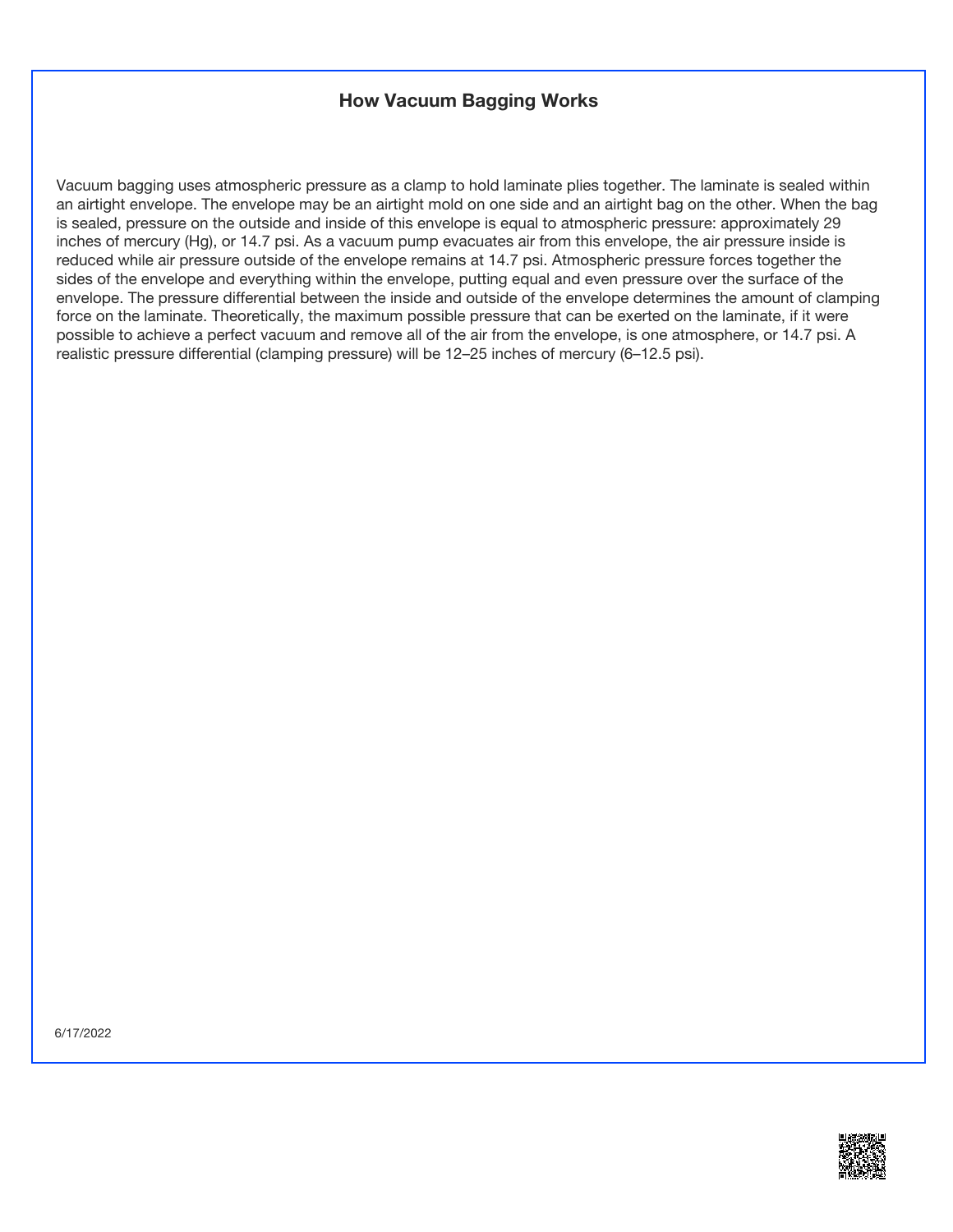## **Advantages of Vacuum Bagging**

As with other laminating methods, you can incorporate different materials into the laminate.

You select materials to match the component's structural requirements and your choices aren't limited by the clamping method.

Provides firm, evenly distributed clamping pressure over the entire surface regardless of the material you're laminating. This allows a wider range and combination of materials as well as a superior bond between the materials. It's superior to mechanical clamping or stapling, which applies pressure only to concentrated areas, can damage fragile core materials, may not provide enough pressure to bond in some areas, and may require additional adhesive to bridge gaps.

Results in thinner, more consistent glue lines and fewer voids thanks to uniform clamping pressure across the laminate. Because atmospheric pressure is continuous, it evenly presses on the joint as the adhesive spreads evenly within.

Lets you control epoxy content and removes excess adhesive from the laminate, resulting in higher fiber-to-epoxy ratios. This translates into higher strength-to-weight ratios and cost savings.

Allows for using a greater variety in molds and creating custom shapes. With vacuum bagging, the atmosphere pushes down on the top of the envelope and pushes up equally on the bottom of the envelope or mold. Since atmospheric pressure provides equal and even clamping pressure to the back of the mold, the mold only has to be strong enough to hold the laminate in its desired shape until the epoxy has cured. This means vacuum bag molds can be relatively lightweight and easy to build.

All of the materials in the laminate are wet out and laid up at the same time, which means vacuum bagging lets you complete the laminating process in one efficient operation. Learn more about laminating in Applying Fiberglass.

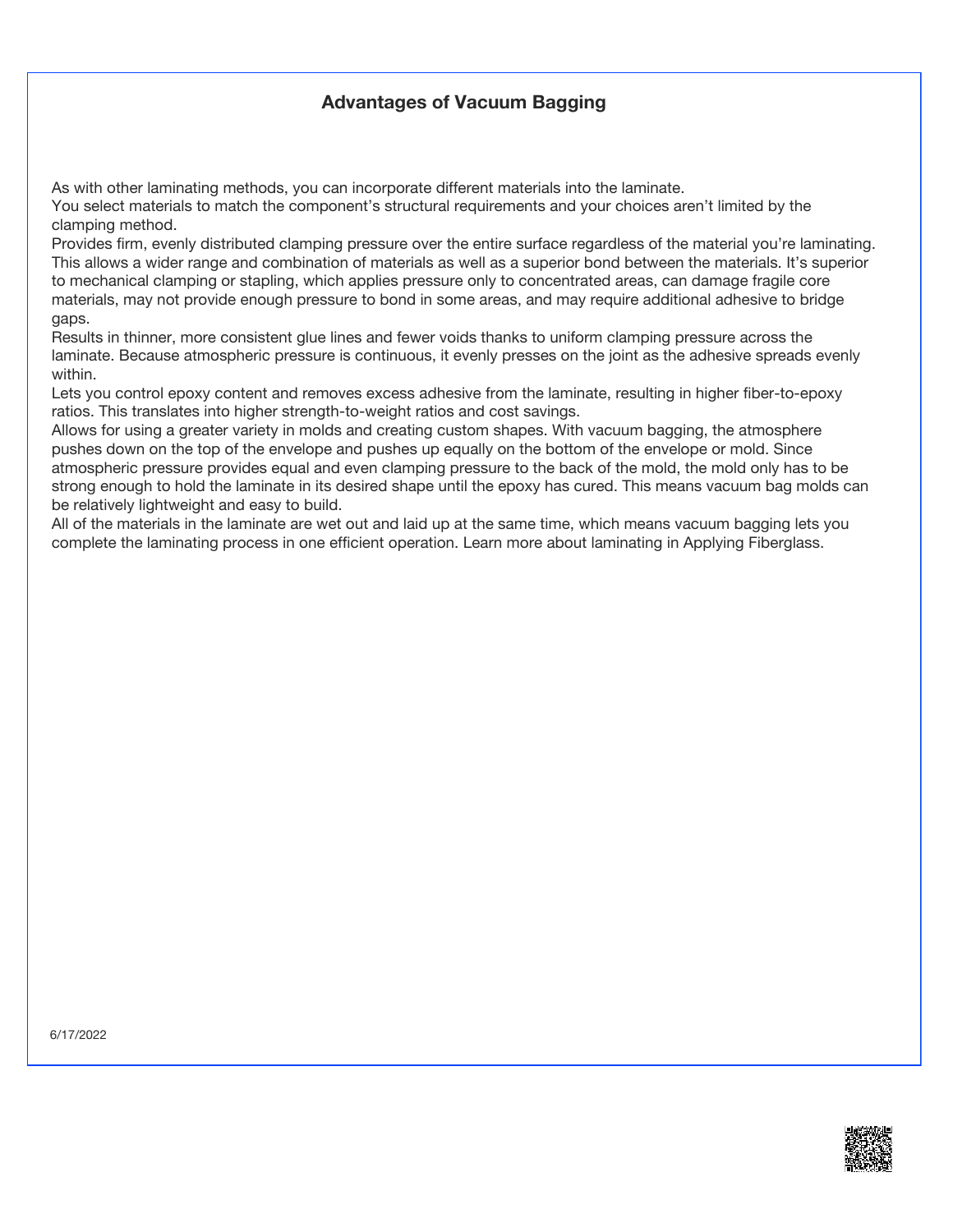# **Vacuum Bagging Equipment**

The vacuum bagging system consists of the airtight clamping envelope and a method for removing air from the envelope until the epoxy cures.

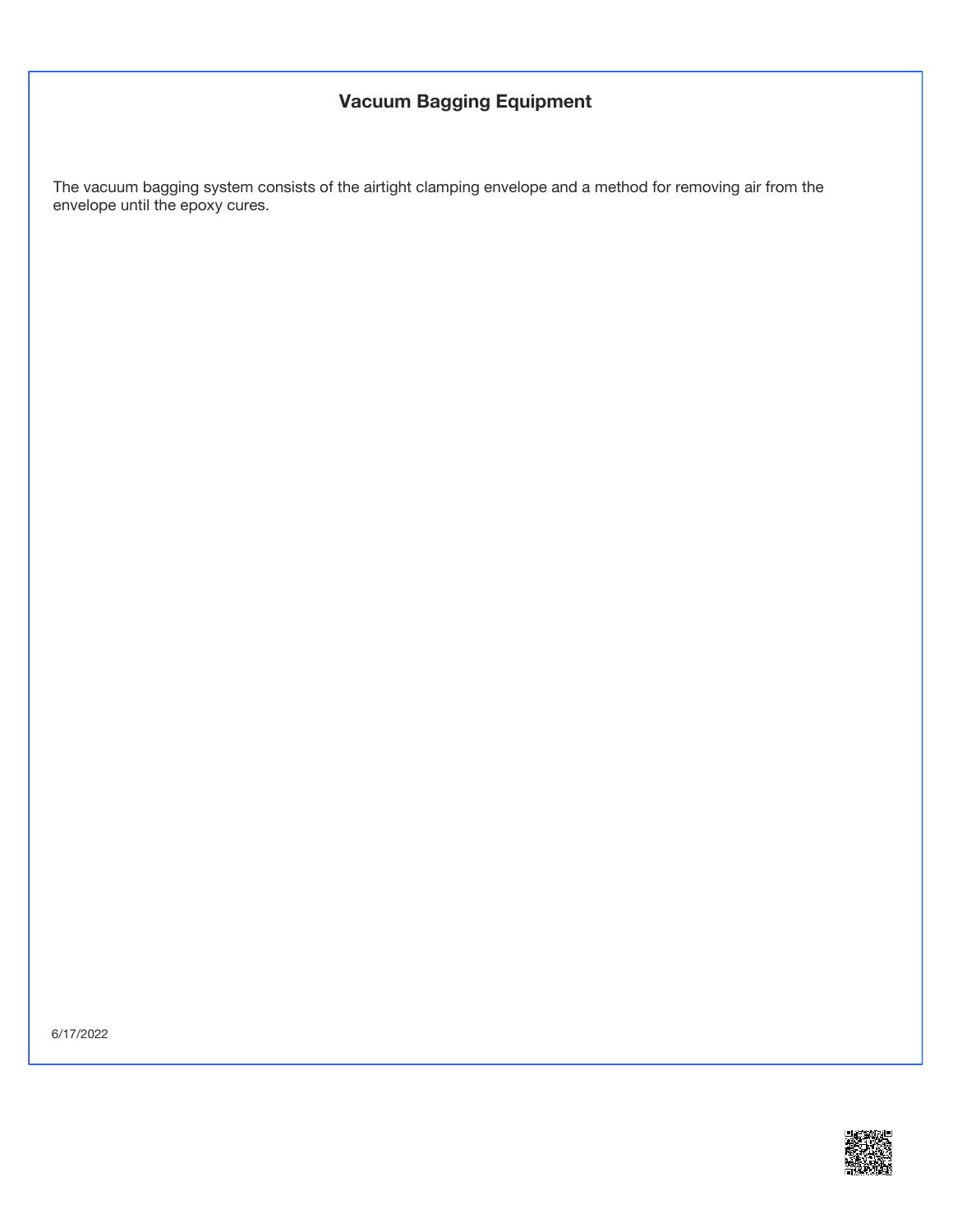#### **Vacuum Pumps**

The heart of a vacuum system is the vacuum pump. Powered vacuum pumps are mechanically similar to air compressors, but work in reverse so that air is drawn from the closed system and exhausted to the atmosphere. Vacuum pumps are designated by their vacuum pressure potential or Hg maximum (Hg is the symbol for inches of Mercury), their displacement in cubic feet per minute (CFM), and the horsepower (HP) required to drive the pump.

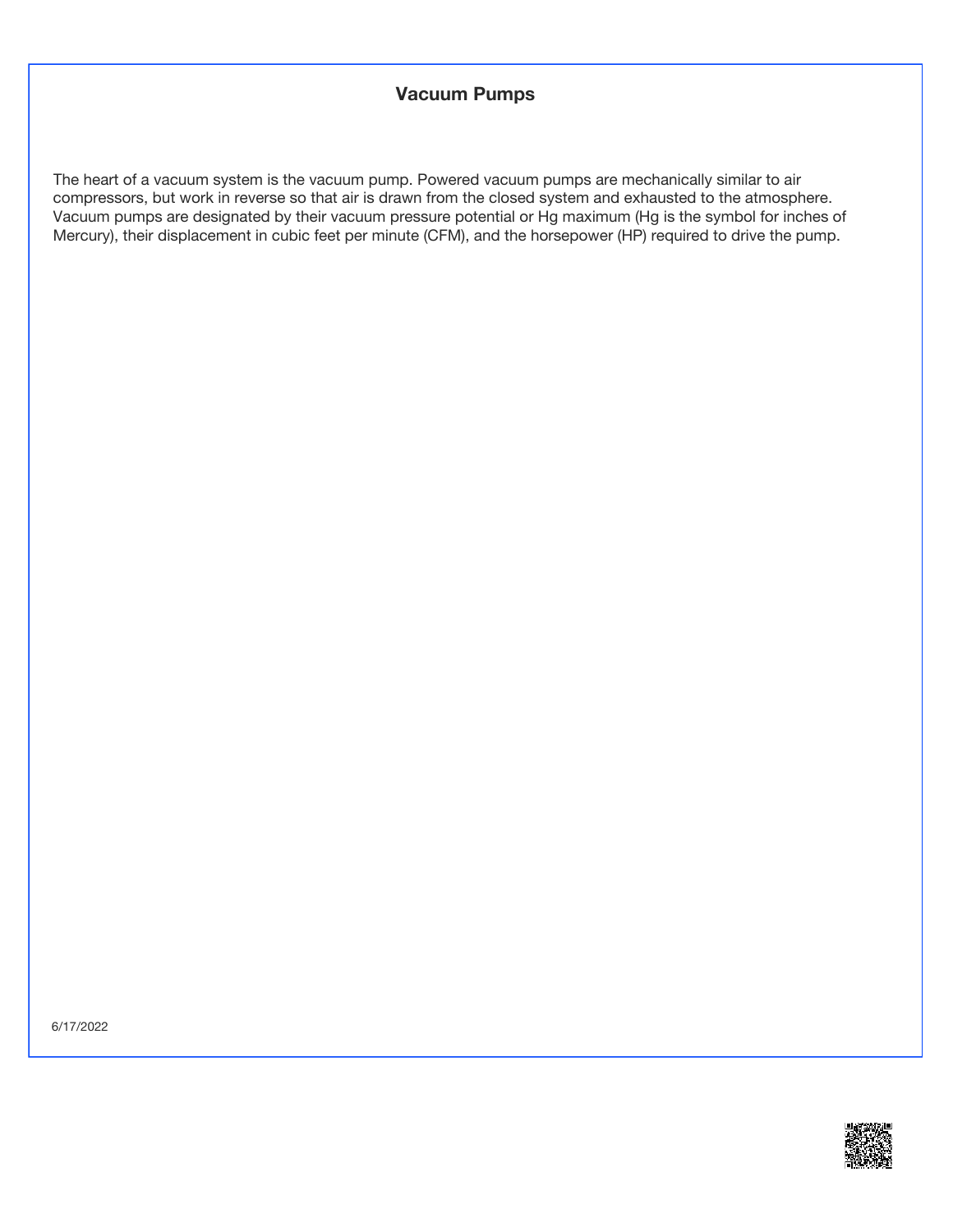#### **Vacuum Pressure**

The inHg maximum level is the maximum vacuum level (measured in inches of mercury) recommended for the pump. This vacuum level translates to the maximum amount of clamping pressure that can be generated. Two inches of mercury (2 inHg) equals about one pound per square inch (1 psi) of air pressure. (Remember that 1 atmosphere = 29.92 inches Hg = 14.7 psi) If you are vacuum bagging a one-square-foot laminate, a 20 inHg vacuum will yield 10 psi clamping force or a total of 1440 pounds of clamping force over the entire laminate. If you are laminating a 4 ft  $\times$  8 ft panel, the same 20 inHg (10 psi) will yield over 46,000 pounds of clamping force spread evenly over the entire panel.

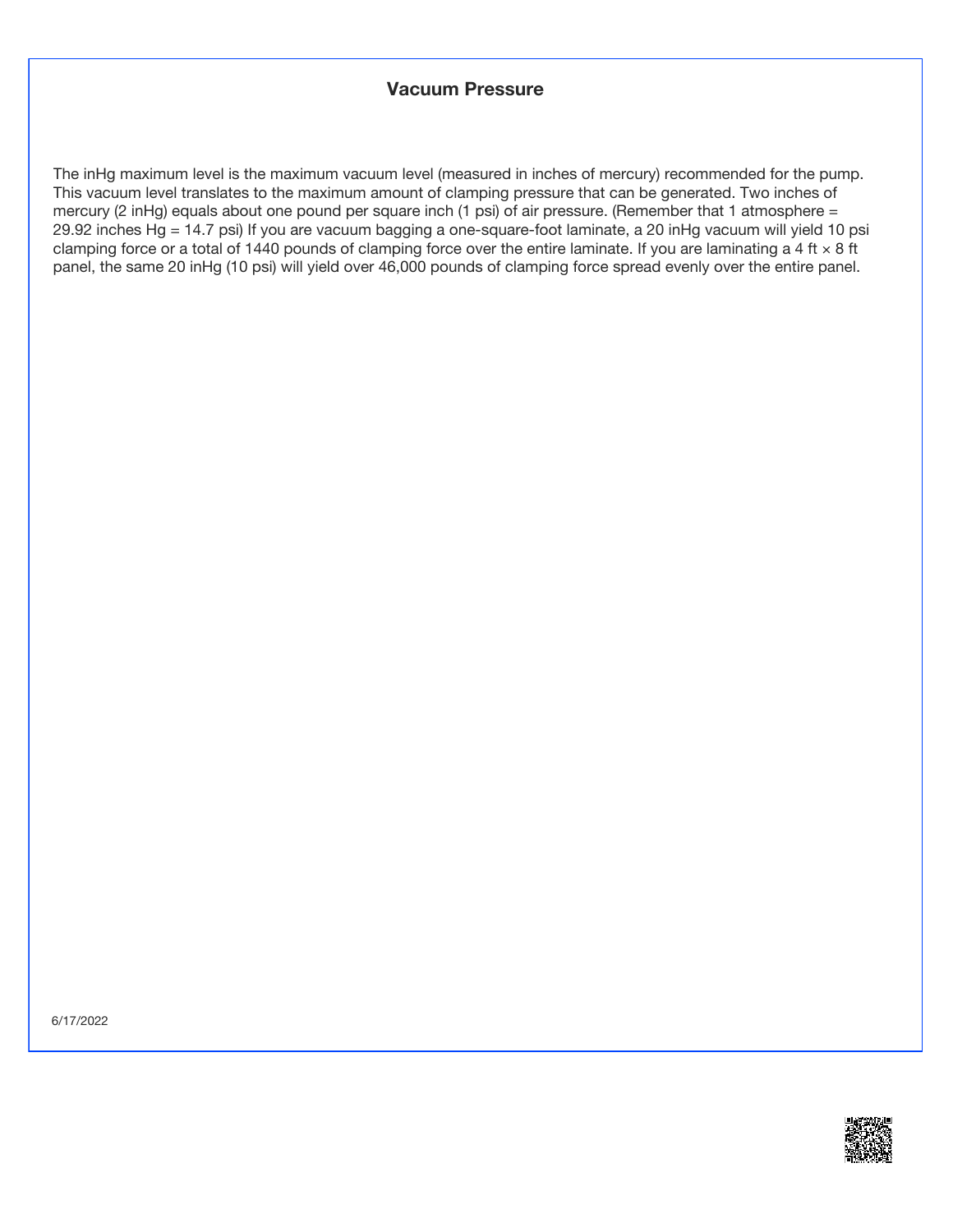## **Displacement**

The volume of air a pump can move (rated in cubic feet per minute or CFM) is also an important consideration in the selection of a pump. If the vacuum system (the mold, bag, plumbing and all seams and joints) were absolutely airtight, any size pump should be able to eventually pull its rated Hg maximum vacuum regardless of the size of the system. However, creating a perfectly airtight vacuum bagging system is nearly impossible, especially with systems that are larger or more complex. The greater the CFM rating, the closer the pump can come to reaching its Hg maximum and maintaining an adequate clamping force against the cumulative leaks in the system. A vacuum pump with a high CFM rating will also achieve an effective clamping force more quickly. This is an important consideration if the working life of the adhesive is limited or if the laminate will not hold its position until the clamping force is applied.

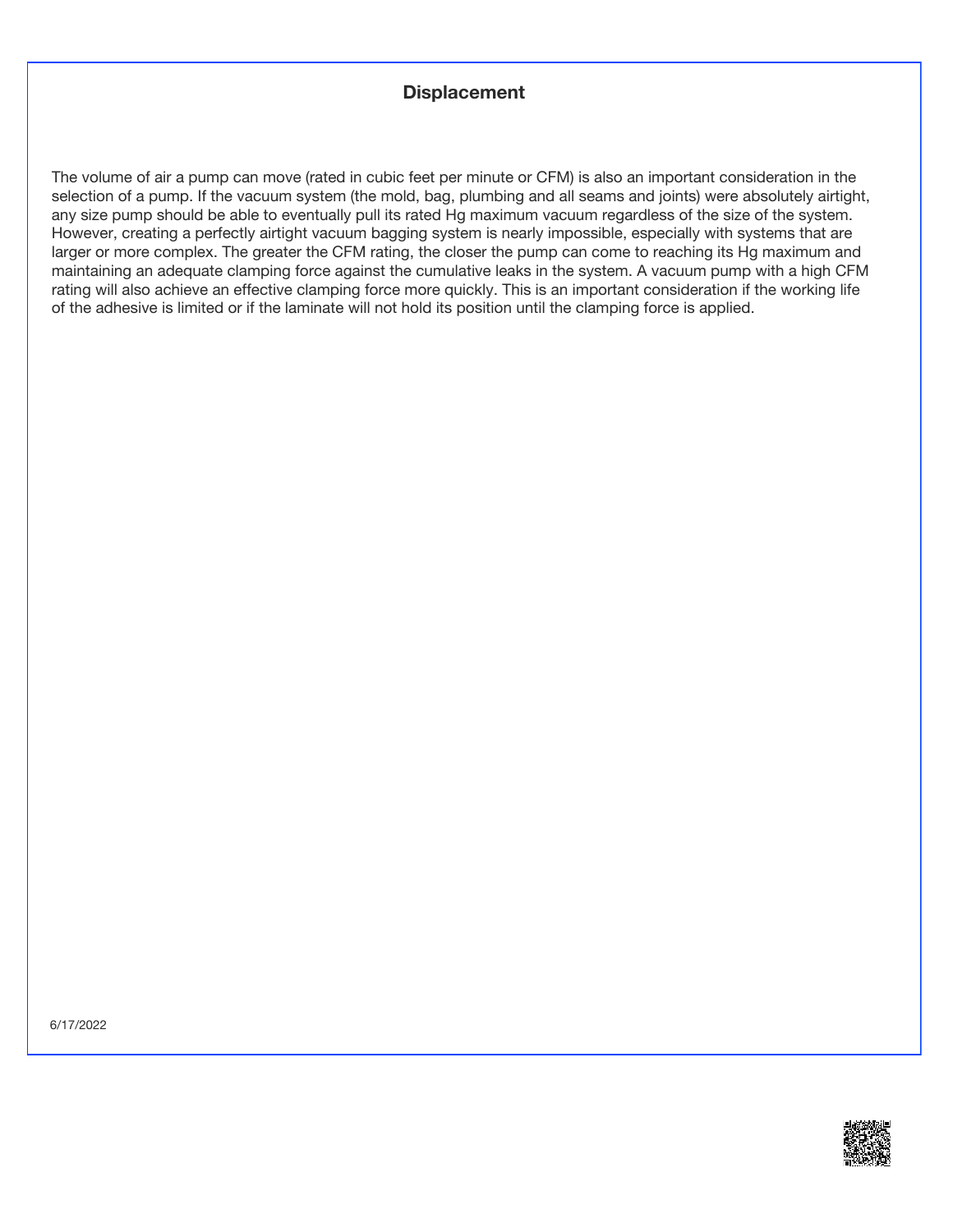## **Performance and HP**

The horsepower requirement of the pump helps indicate how efficient the pump is. It doesn't reveal how well a pump is suited to vacuum bagging. When selecting a pump, use the Hg maximum and CFM ratings as a guide rather than horsepower. Smaller pumps designed for specific applications may trade off either vacuum rating or air displacement to suit a particular job. Generally, to get both higher Hg maximum and CFM ratings, more horsepower is necessary. For larger drying operations which require more air removal and surface area, larger CFM vacuum pumps are required.

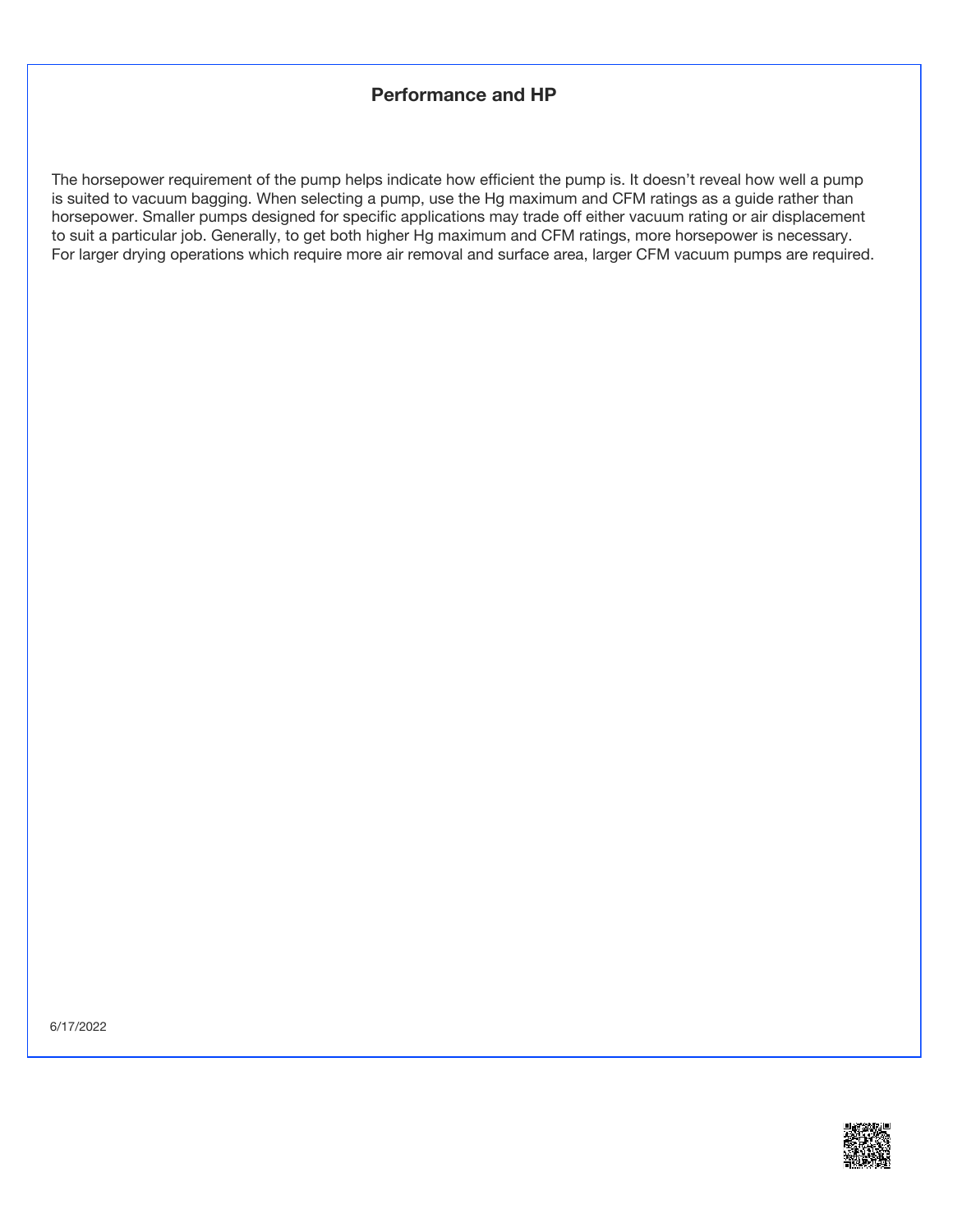## **Pump Selection**

The size and shape of the mold and type and quantity of the material being laminated will determine the minimum pump requirements. If you are laminating flat panels consisting of a few layers of glass, flat veneers or a core material, 5 or 6 inHg (2.5–3 psi) vacuum pressure will provide enough clamping pressure for a good bond between all of the layers. If the area of the panel is limited to a few square feet, a 1 or 2 CFM pump will provide adequate clamping pressure. As the panel area increases, the CFM requirement increases proportionately. A displacement of 3.5 CFM may be adequate for up to a 14 ft panel. For larger jobs, a pump with a displacement of 10 CFM or more may be required.

Poor seals in the plumbing system or envelope, or materials that allow air leakage, will require a larger capacity pump to maintain satisfactory vacuum pressure. The more airtight the system, the smaller the pump you'll need. A higher Hg maximum rated pump will be required if you need more clamping pressure to force laminations to conform to a more complex mold shape. Curved or compounded mold shapes and or laminations of many layers of stiff veneers or core materials may require at least a 20–28 inHg vacuum to provide an adequate clamping force.

Again, if the panel size is limited to a few square feet, a 1 or 2 CFM pump with a high Hg rating will work, if the envelope is airtight. However, a very large panel may take a minimum of 10 CFM pump to reach and maintain enough clamping force to press all of the laminate layers to the mold shape and produce consistent glue lines throughout the laminate.

Generally, the best pump for a specific vacuum bagging operation will have the largest air moving capacity for the vacuum/clamping pressure required while operating at a reasonable horsepower.

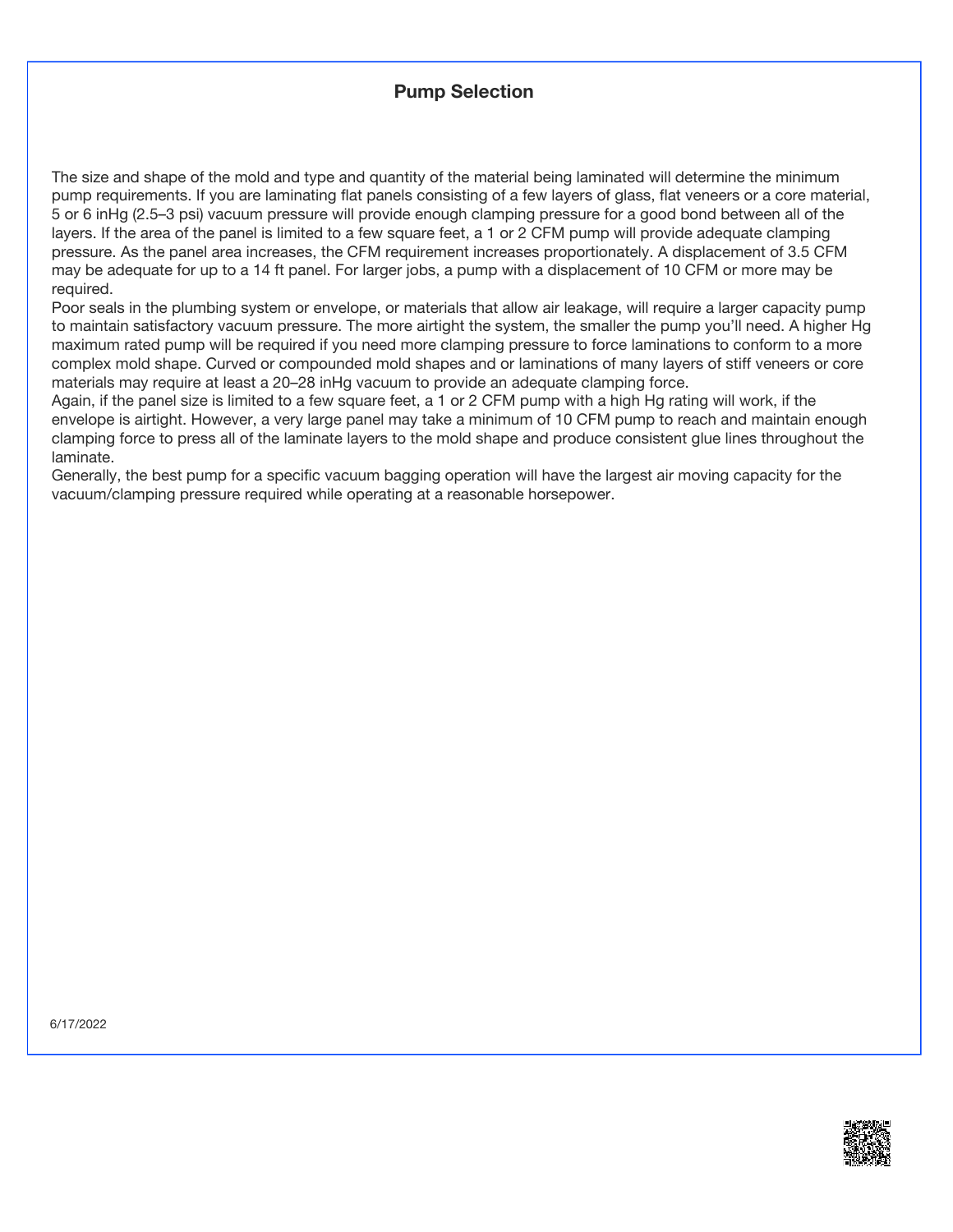# **Pump Types**

Vacuum pump types include piston, rotary vane, turbine, diaphragm, and venturi. They may be either positive displacement or non-positive displacement.

We build our own vacuum pumps from parts sourced from McMaster.

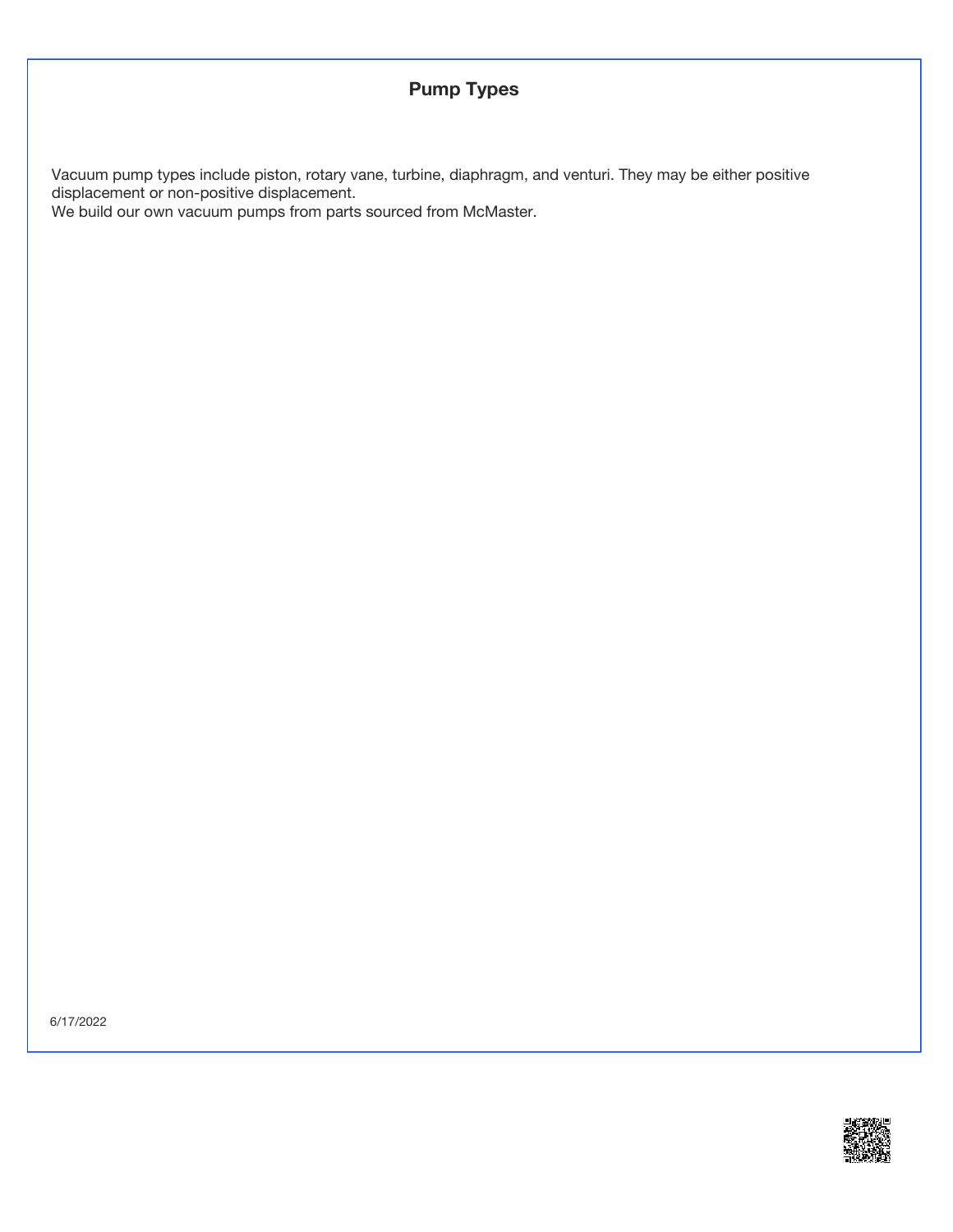#### **Release Fabric Vacuum Bagging Material**

Also known as peel ply or release film, this smooth, woven material will not bond to epoxy. It's used to separate the breather and the laminate. Excess epoxy wicks through the release fabric which you peel off after the laminate cures. Release fabric leaves a smooth, textured surface that can usually be bonded to without additional preparation. Sand surfaces that will be subject to highly-loaded bonds before doing additional bonding. Release fabrics and films can be designed for high-temperature applications or for controlling the amount of epoxy that can pass through them.

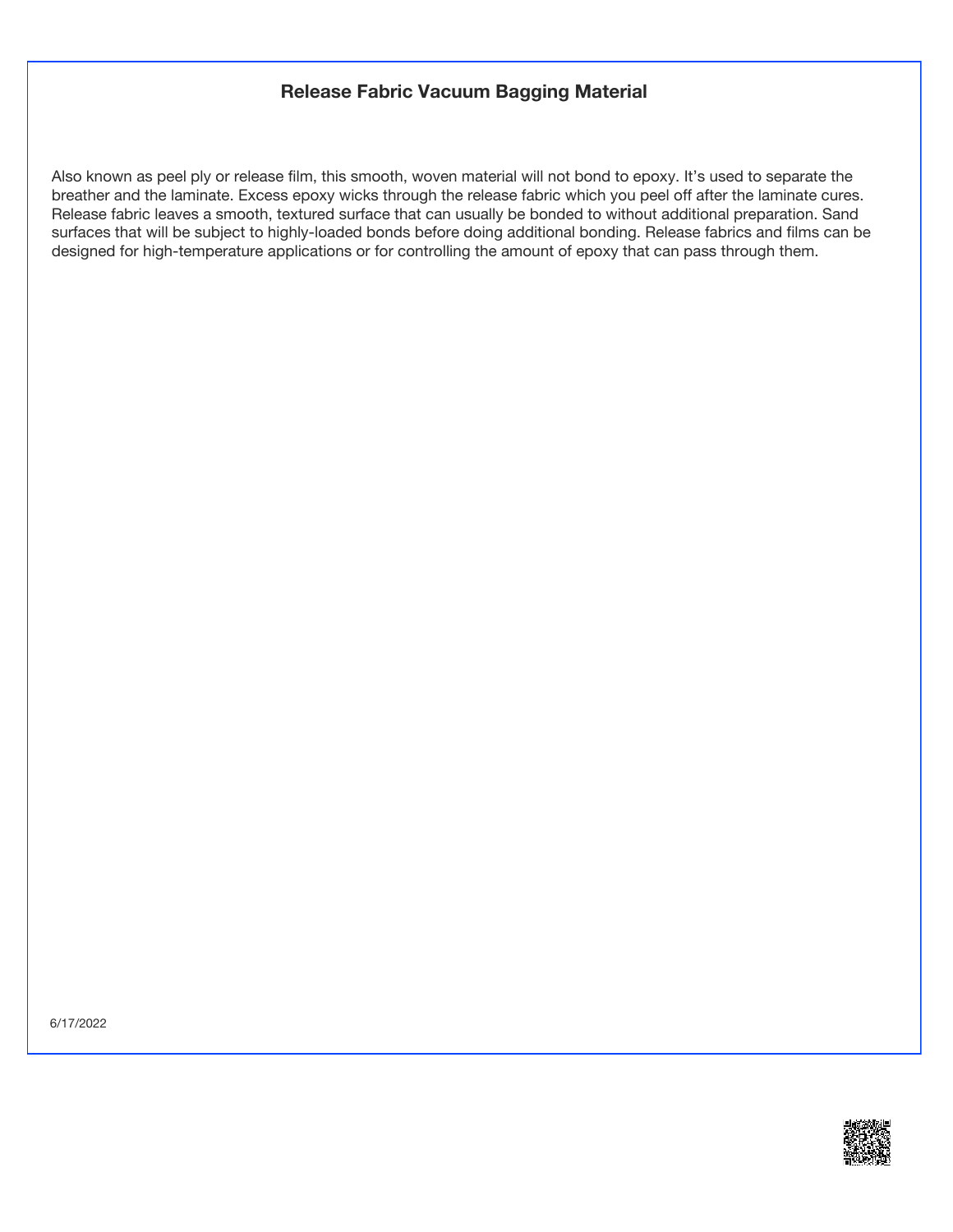# **Perforated Film Vacuum Bagging Material**

When used with epoxy, a plastic film you can use in along with release fabric to help keep the epoxy in the laminate when you're using high vacuum pressure with slow curing epoxy systems, or creating thin laminates. Perforated films are available in a variety of hole sizes and patterns. The correct choice depends on the amount of clamping pressure and the epoxy's open time and viscosity.

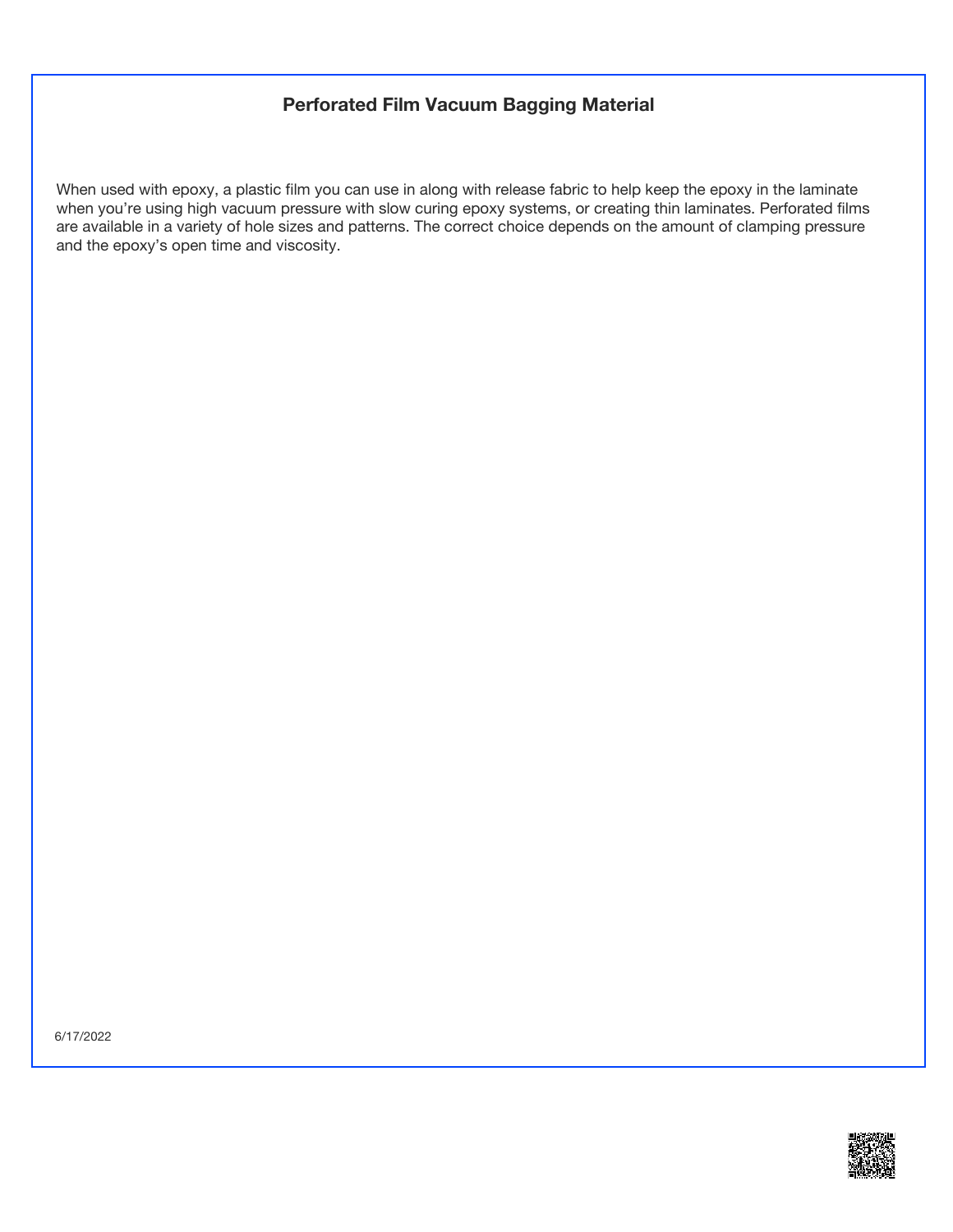## **Breather Material Vacuum Bagging Material**

Also called bleeder material, its purpose in vacuum bagging is to allow air from all parts of the envelope to be drawn to a port or manifold by providing a slight air space between the bag and the laminate. It provides air passage within the vacuum envelope and absorbs excess epoxy. Bleeder material can consist of a lightweight polyester blanket (a.k.a. baby blanket), mosquito netting, burlap, fiberglass cloth, or solar bubble swimming pool cover. When using larger logs or timbers, side placed concrete blocks or other support structure may be used.

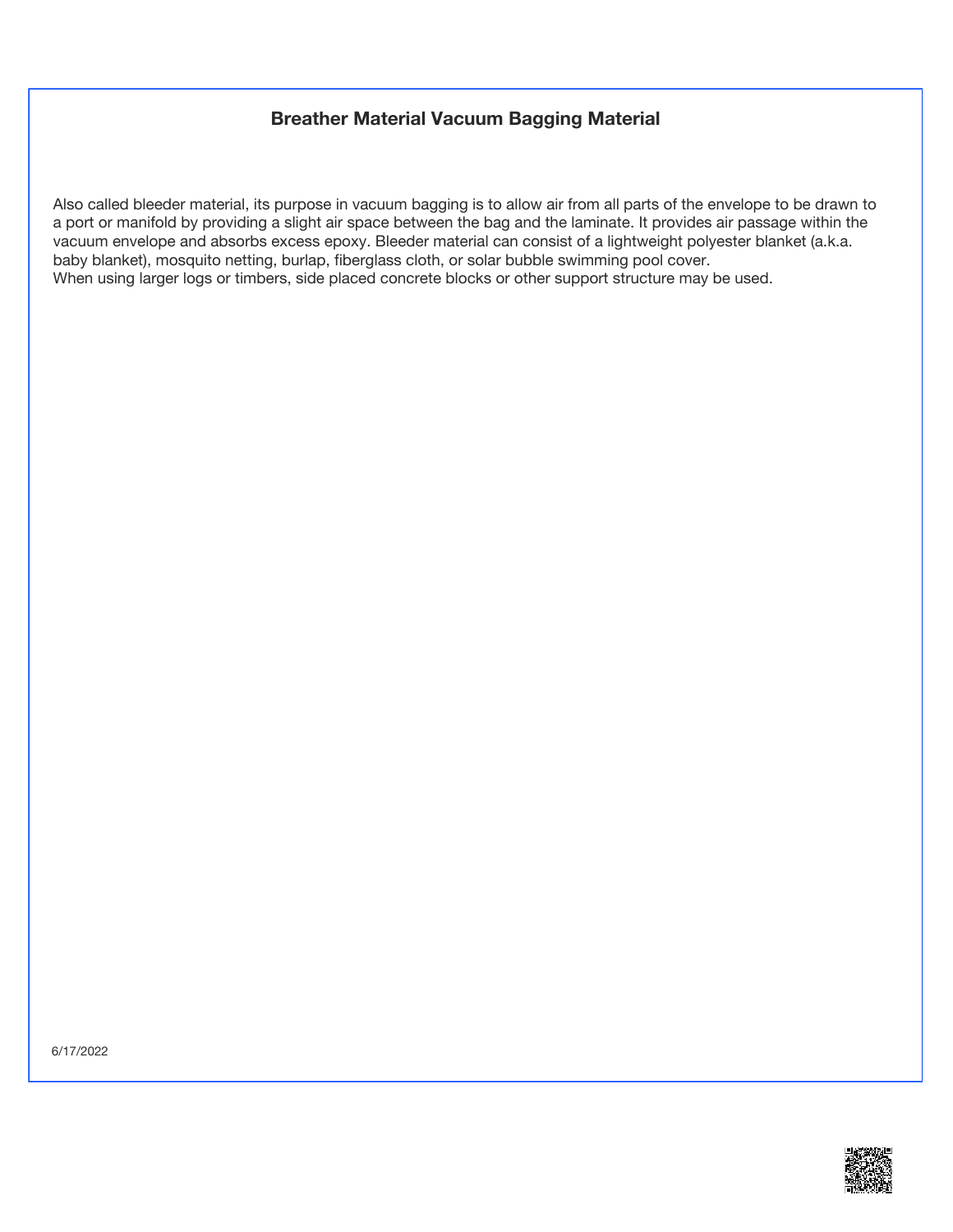## **Vacuum Bag Vacuum Bagging Material**

This bag typically forms half of the airtight envelope around the laminate. If you plan to use vacuum pressure of less than 5 psi (10 hg) at room temperatures, 6-mil polyethylene plastic is sufficient for the bag. Clear plastic film is better than opaque material to allow easy inspection of the laminate as it cures. For higher pressure and temperature applications, use specially manufactured vacuum bag material. Film Technology, Inc. offers a wrinkled film that channels air and eliminates the need for breather material.

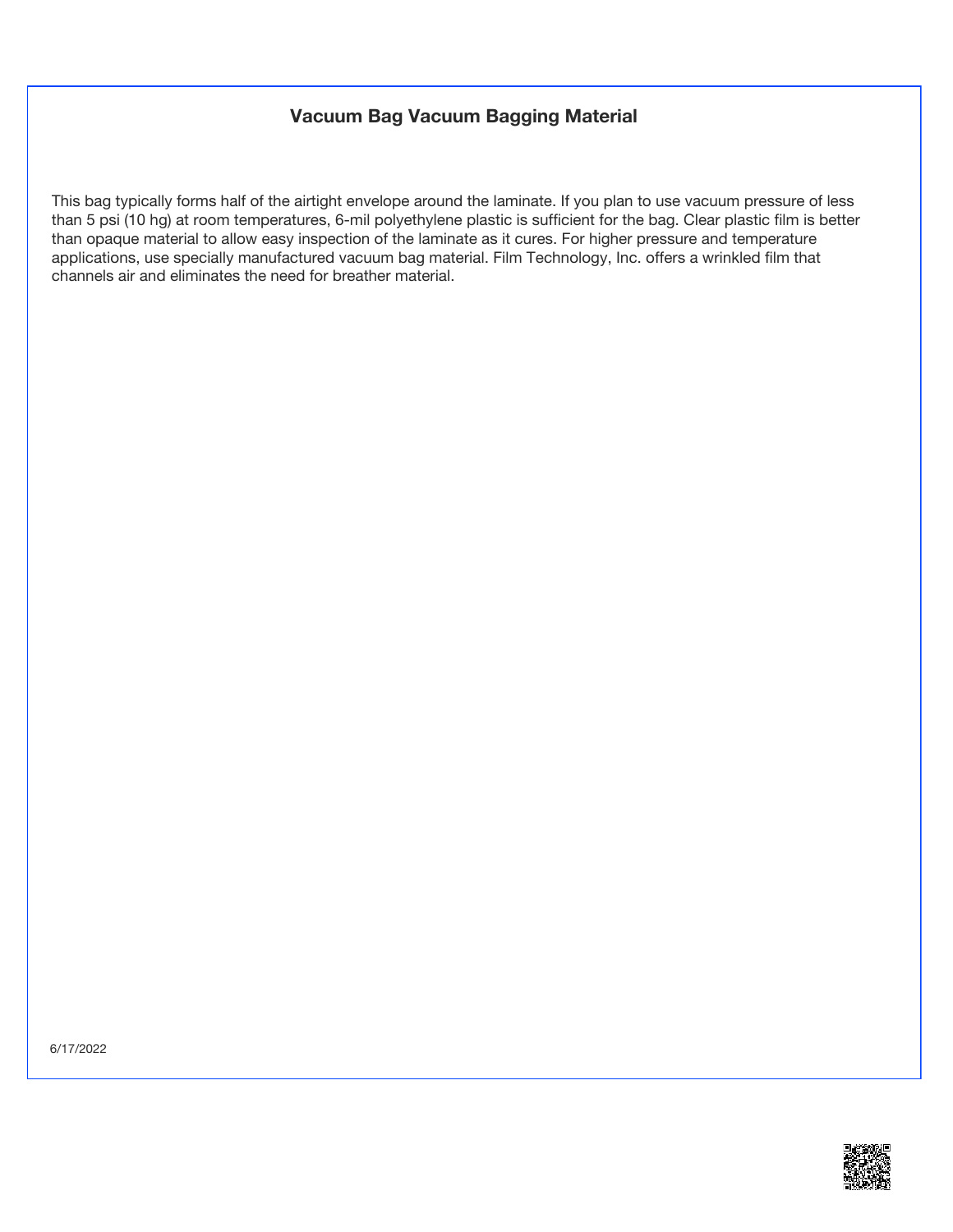# **Mastic Sealant Vacuum Bagging Material**

Mastic is used to provide a continuous airtight seal between the bag the perimeter of the mold. Mastic may also be used to seal the point where the manifold enters the bag and to repair leaks in the bag or plumbing. Poor seals, or material which allows air leaks, will require a larger capacity pump to maintain satisfactory vacuum pressure. Mastic (typically two sided tape specific for this application) is used to to seal the perimeter of the vacuum bag.

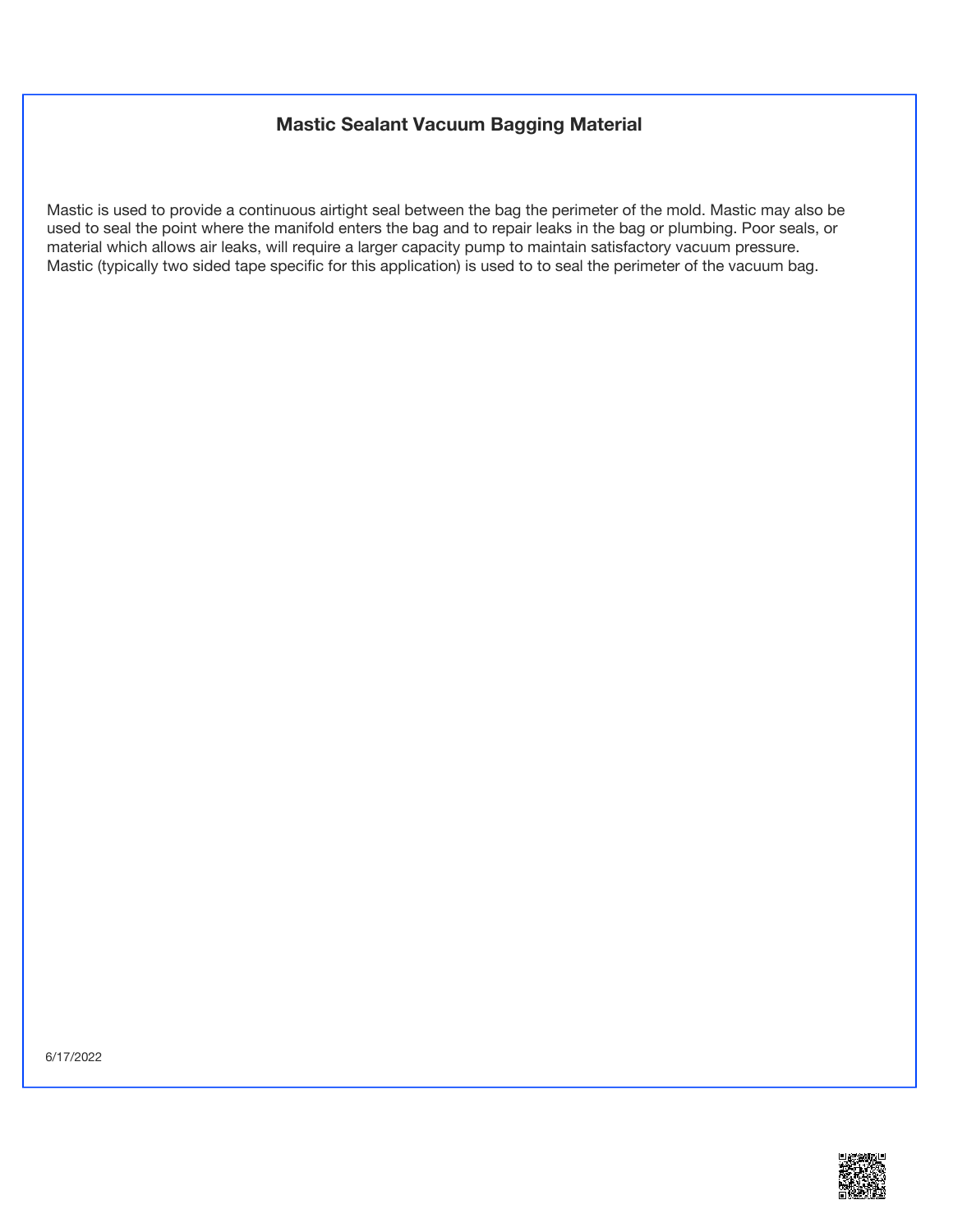## **The Plumbing System Vacuum Bagging Material**

The plumbing system provides an airtight passage from the vacuum envelope to the vacuum pump, allowing the pump to remove air from and reduce air pressure in the envelope. A basic system consists of a flexible hose or rigid pipe, a trap, and a port that connects the pipe to the envelope. A more versatile system includes a control valve and a vacuum throttle valve that allow you to control the vacuum pressure in the envelope. A system is often split to provide several ports on large laminations. Or it may include a manifold within the envelope to help channel air to a single port. We use parts from McMaster and Automation Direct.

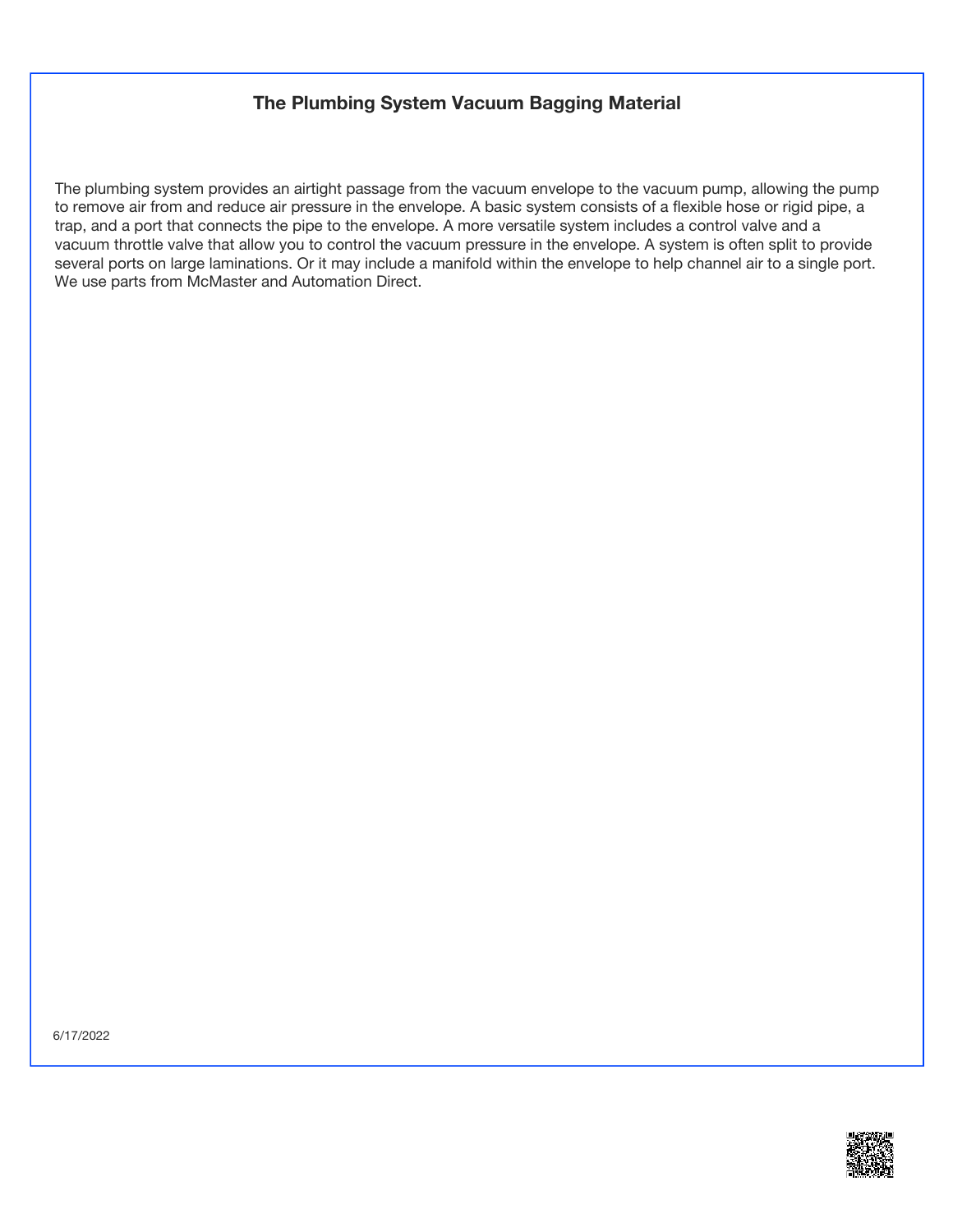## **Pipes or Tubing Vacuum Bagging Material**

You may use a variety of pipe or tubing for plumbing as long as it is airtight and resists collapsing under vacuum. Vacuum hose is designed specifically for vacuum bagging and autoclave laminating. It is available along with fittings, pumps, and other vacuum bagging materials from manufacturers specializing in vacuum bagging equipment. Because of its higher cost, this type of plumbing system is most appropriate for large scale or production laminating operations. Other types of wire-reinforced hose may work, but they should be rated for crush resistance or tested under vacuum for the expected length of your epoxy's cure time. Semi-rigid plastic tubing with adequate wall thickness can be used for a plumbing system, but it is often awkward to handle. If you plan to post-cure the laminate during vacuum bagging, the tubing must also be heat resistant. Plastic tubing that can withstand vacuum at room temperature may soften and collapse when heated.

Rigid 3/4 inch PVC or CPVC pipe, elbows, T fittings, and valves work well. They are low cost and available at most hardware or plumbing supply stores. The pieces do not need to be cemented together and can be rearranged to suit any configuration. Low cost and versatility make this type of plumbing system ideal for small scale or occasional laminating.

We also use pressure rated PEX tubing.

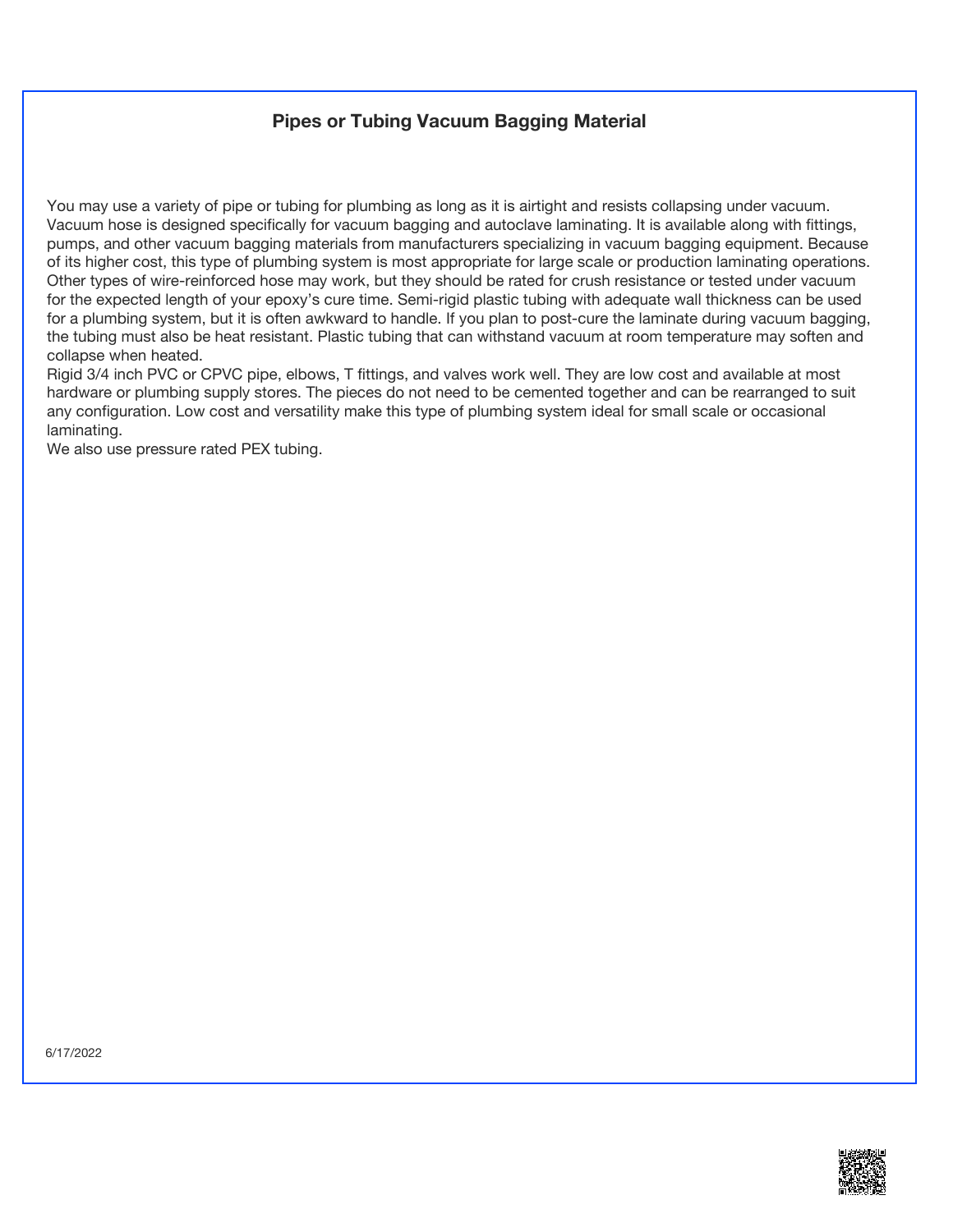## **Ports Vacuum Bagging Material**

A vacuum port connects the exhaust tubing to the vacuum bag. It can be designed specifically for the purpose or made from commonly available materials. One of the simplest ports is a hollow suction cup that sits over a small slit in the vacuum bag. Cups designed for use with car top carriers can be easily adapted by drilling through the center of the cup.

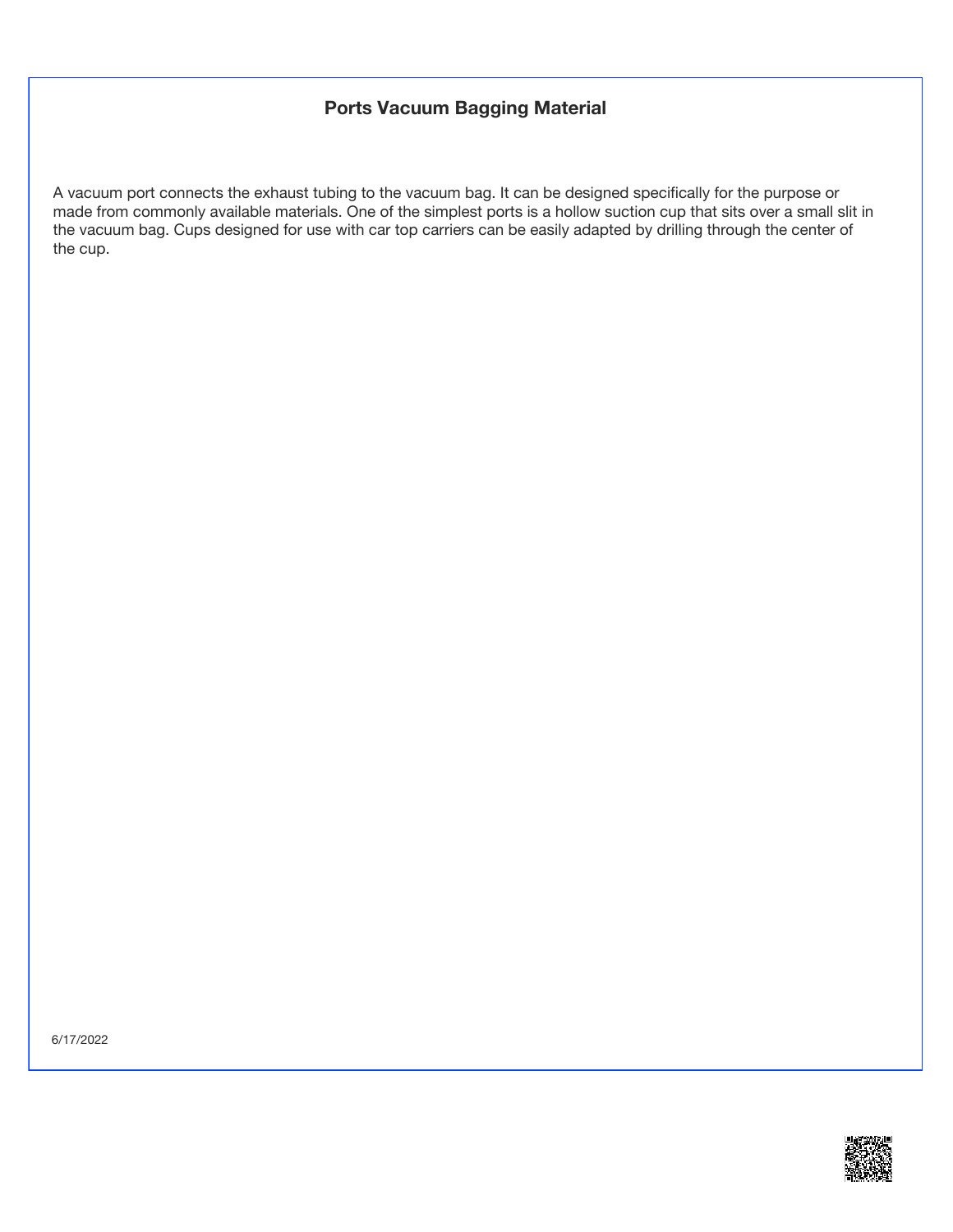# **Control Valves Vacuum Bagging Parts**

A control valve into the vacuum line so you can regulate the volume of airflow at the envelope. The control valve affects the rate of air removal without affecting vacuum pressure.

In addition, you can place a vacuum throttle valve between the control valve and the envelope. This valve, incorporated with a T fitting, acts as an adjustable leak in the system to control the envelope pressure. For convenience, valves should be placed close to the envelope. Incorporate a trap into the line as close as possible to the envelope. This trap will collect any excess epoxy or water that gets sucked into the line before it can reach the valves or pump, and prevents a buildup of epoxy or water in the line. You can easily build a trap with a small section of pipe, a T fitting, and an end cap.